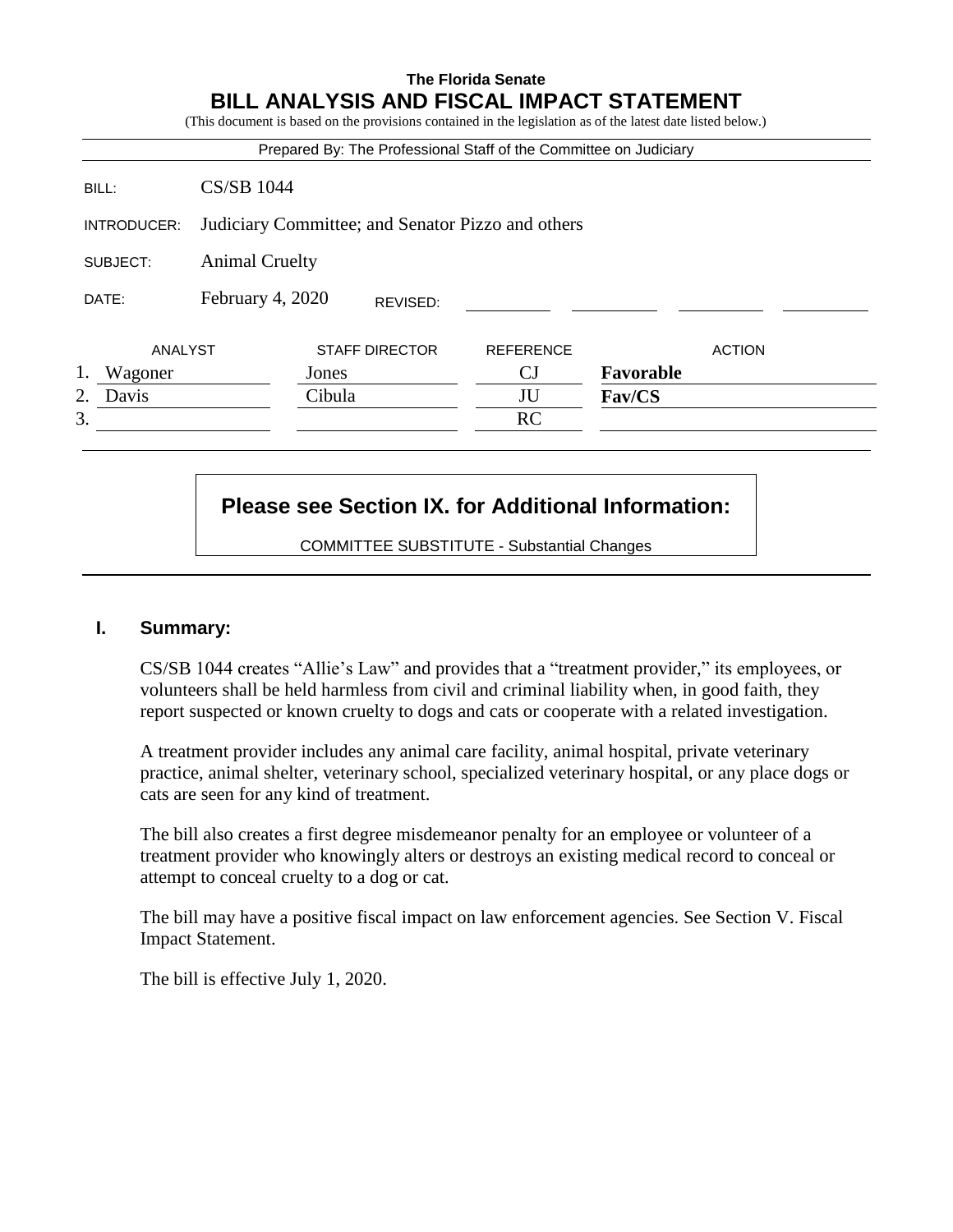#### **II. Present Situation:**

#### **Animal Cruelty; Generally**

Section 828.12(1), F.S., provides that a person commits animal cruelty if he or she unnecessarily overloads, overdrives, torments, deprives of necessary sustenance or shelter, or unnecessarily mutilates, or kills any animal, or causes the same to be done, or carries in or upon any vehicle, or otherwise, any animal in a cruel or inhumane manner. Animal cruelty is a first degree misdemeanor, punishable by up to one year in jail or a fine of up to \$5,000, or both.<sup>1</sup>

Identification of animal abuse may play a crucial role in the intervention against other forms of violence in society.<sup>2</sup> Ample research demonstrates a link between animal abuse in a household and domestic violence and child abuse.<sup>3</sup> Therefore, through the identification of animal cruelty, veterinarians are uniquely positioned to bring attention to other forms of interpersonal violence.<sup>4</sup>

#### **III. Effect of Proposed Changes:**

The bill creates "Allie's Law" after Allie, a 4-year-old Boston Terrier, whose obvious signs of abuse during veterinary visits went long unreported until she was surrendered and rescued.<sup>5</sup>

The bill provides that a "treatment provider," its employees, or volunteers shall be held harmless from criminal or civil liability, when, in the normal course of care of a dog or cat, knows or has reason to suspect animal cruelty and, in good faith;

- Reports the suspected cruelty to a local law enforcement agency or animal control agency, or
- Cooperates with a related investigation of cruelty.

A treatment provider is defined as any animal care facility, animal hospital, private veterinary practice, animal shelter, veterinary school, specialized veterinary hospital, or any place dogs or cats are seen for any kind of treatment.

The bill also creates a first degree misdemeanor penalty for an employee or volunteer of a treatment provider who knowingly alters or destroys an existing medical record to conceal or attempt to conceal cruelty to a dog or cat.

The bill is effective July 1, 2020.

 $\overline{a}$ 

<sup>&</sup>lt;sup>1</sup> A first degree misdemeanor is punishable by up to one year in jail and a fine of up to \$1,000, or any higher amount specifically authorized by statute. Section 775.082, F.S.

<sup>2</sup> Stefany Monsalve, Fernando Ferreira and Rita Garcia, "The connection between animal abuse and interpersonal violence: A review from the veterinary perspective," p. 34, *Research in Veterinary Science*, (Oct. 1, 2017) https://www.ncbi.nlm.nih.gov/pubmed/28279899

<sup>3</sup> *Id.*

<sup>&</sup>lt;sup>4</sup> See also, Elizabeth DeViney, Jeffrey Dickert and Randall Lockwood, "The Care of Pets Within Child Abusing Families," *Animal Studies Repository*, 1983.

[https://animalstudiesrepository.org/cgi/viewcontent.cgi?referer=&httpsredir=1&article=1014&context=acwp\\_awap](https://animalstudiesrepository.org/cgi/viewcontent.cgi?referer=&httpsredir=1&article=1014&context=acwp_awap) This article provides a survey of families which reported child abuse and animal abuse. This survey found that a majority of these pet owners (60 percent of dog owners and 66 percent of cat owners) utilized veterinary services (p. 325). This survey also found that 88 percent of families with reported child abuse and household pets also reported animal abuse (p. 327). <sup>5</sup> "Allie's Law," available at **https://allieslaw.org/**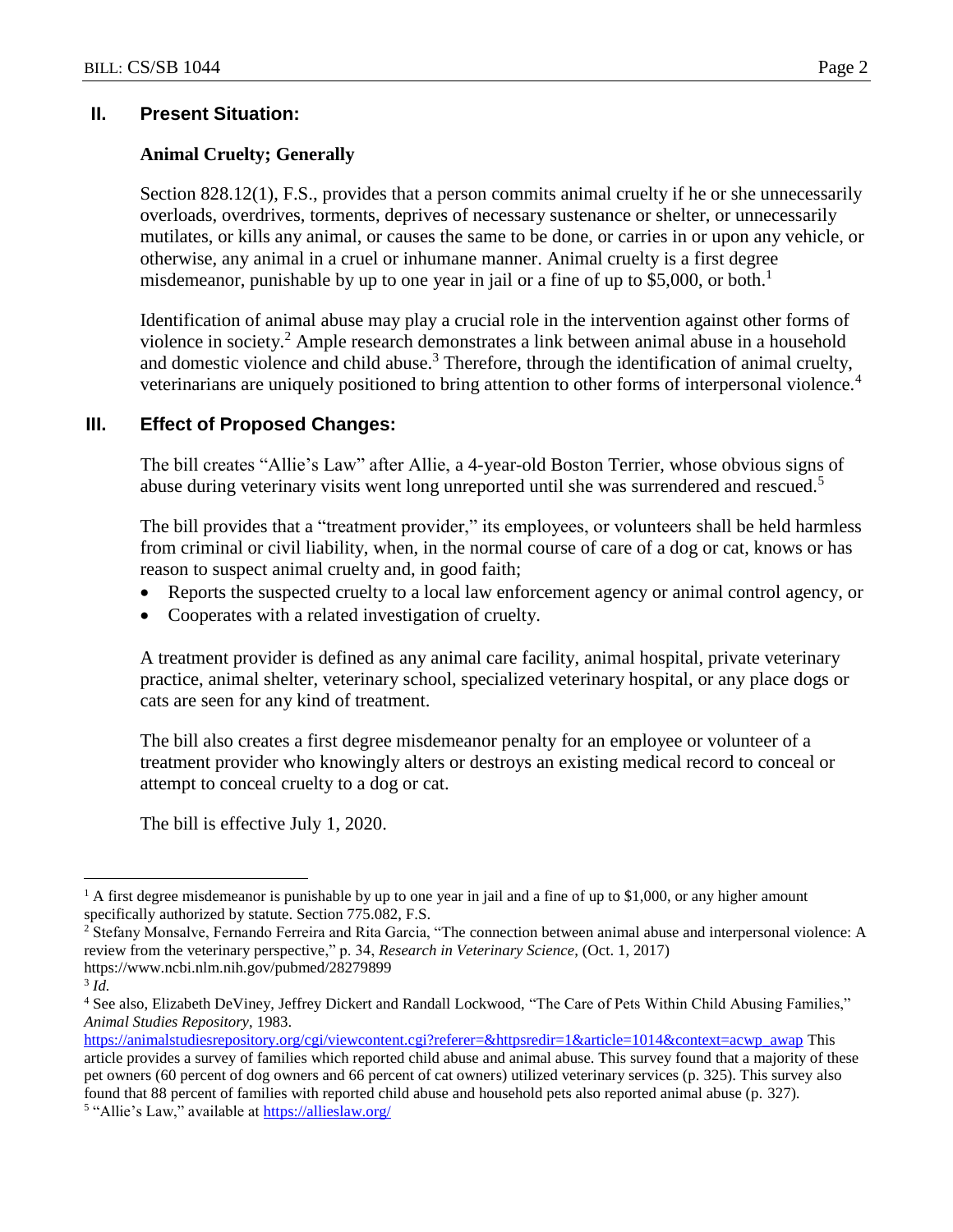#### **IV. Constitutional Issues:**

A. Municipality/County Mandates Restrictions:

None.

B. Public Records/Open Meetings Issues:

None.

C. Trust Funds Restrictions:

None.

D. State Tax or Fee Increases:

None.

E. Other Constitutional Issues:

None identified.

### **V. Fiscal Impact Statement:**

A. Tax/Fee Issues:

None.

B. Private Sector Impact:

None.

C. Government Sector Impact:

There may be a positive, i.e., increased, fiscal impact for law enforcement agencies to investigate and charge a treatment provider, its employee or volunteer, for knowingly altering or destroying existing medical records to conceal or attempt to conceal cruelty to a dog or cat.

## **VI. Technical Deficiencies:**

None.

## **VII. Related Issues:**

None.

### **VIII. Statutes Affected:**

This bill creates section 828.124 of the Florida Statutes.